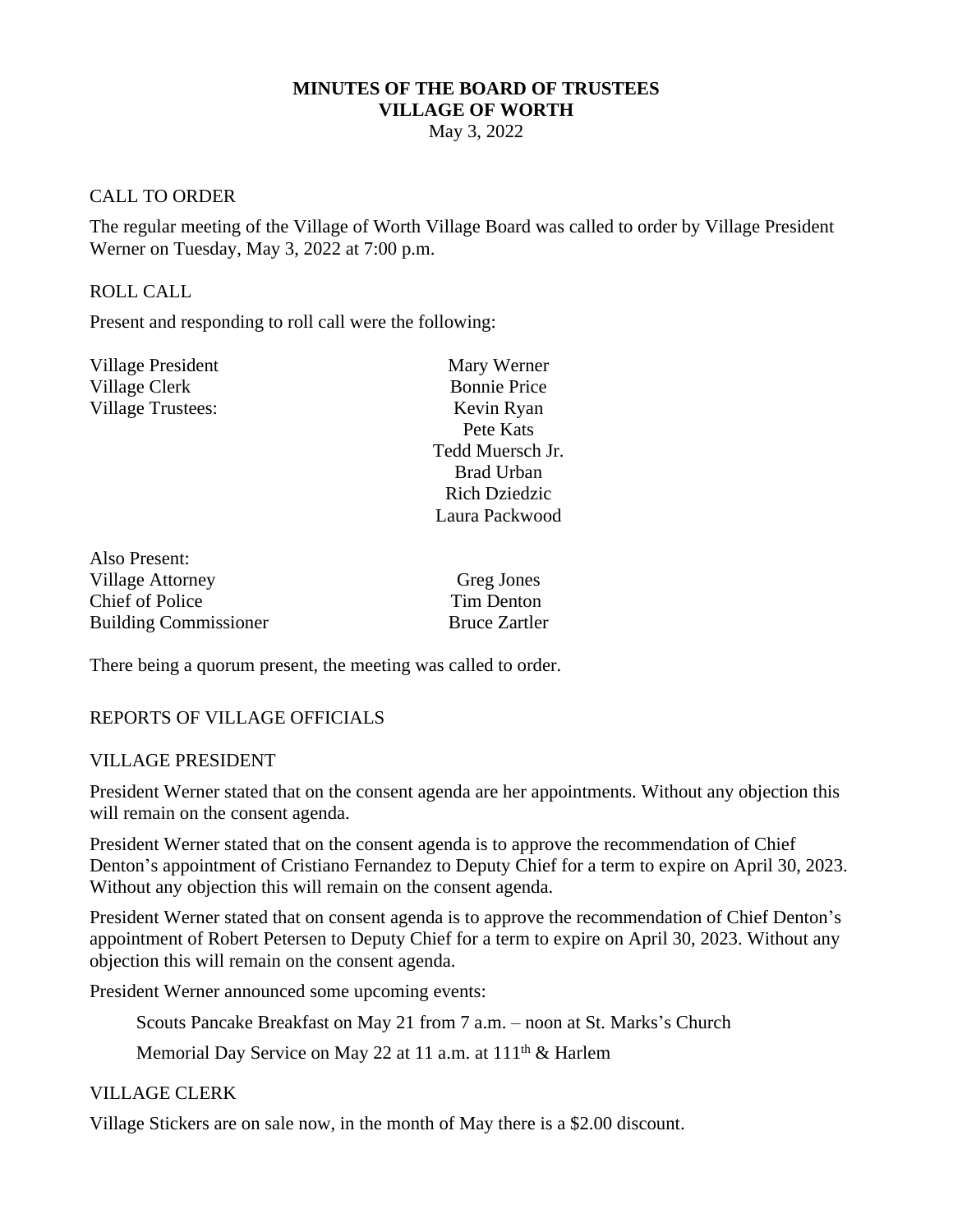Board of Trustees – Minutes May 3, 2022

## FINANCE COMMITTEE

Trustee Ryan stated that on the consent agenda is to approve the bill list dated May 3, 2022 in the amount of \$191,870.67. Without any objection this will remain on the consent agenda.

Trustee Ryan stated that on the consent agenda is to approve the payroll for the month of April in the amount of \$307,521.00. Without any objection this will remain on the consent agenda.

Budget hearings will be scheduled soon, Trustee Ryan will be asking for available dates to schedule this.

## PUBLIC SAFETY

Trustee Kats stated that we hired 2 new officers. They were lateral transfers from other departments. This will save the village money as they already went to the academy. Trustee Dziedzic asked if we are fully staffed. Chief Denton responded yes. He also stated this will decrease the overtime. President Werner stated that we have not been fully staffed in 10 years.

## PUBLIC WORKS COMMITTEE/BEAUTIFICATION COMMITTEE

President Werner stated that Engineer Spolar and Public Works are working on the list of streets for the street program.

## BUILDING/LICENSING/ORDINANCES

Trustee Dziedzic stated that on the consent agenda is to adopt Ordinance 2022-25 An Ordinance rescinding Ordinance 2022-18 and reauthorizing the purchase of a trailer. Trustee Dziedzic stated this trailer is larger. Without any objection this will remain on the consent agenda.

First Cruise Night was May 2 at the Water's Edge Golf Course, we had 60 cars.

## BUSINESS LICENSES

Trustee Muersch Jr., stated that on the consent agenda is to approve business license application request from business owner Yousef Husain to open Abu Aseel Sales Inc. DBA Abu Aseel to be located at 6856 W. 111<sup>th</sup> Street. Trustee Muersch Jr. asked him what items he sells. Yousef responded phone chargers, t-shirts, socks, car fresheners and more. Trustee Muersch Jr asked if he is going to be open to the public and if the merchandise will be priced. Yousef responded yes. Trustee Dziedzic asked if he will be open 10 a.m. -10 p.m. Yousef responded yes the weather is getting nicer. Without any objection this will remain on the consent agenda.

Trustee Muersch Jr., stated that on the consent agenda is to approve business license application request from business owner Mayurkumar V. Patel to open Pete's Liquor Store Inc. DBA Pete's Wine & Liquors to be located at 11428 S. Harlem Avenue. Trustee Muersch Jr. asked about remodeling they stated yes. Building Commissioner Zartler stated the current owner just put in an ADA bathroom. Without any objection this will remain on the consent agenda.

## GOLF COURSE

Trustee Packwood went over the current figures for the year for Waters Edge Golf Course. Total Revenue through March is 1.1 million and the surplus is \$143,588.74.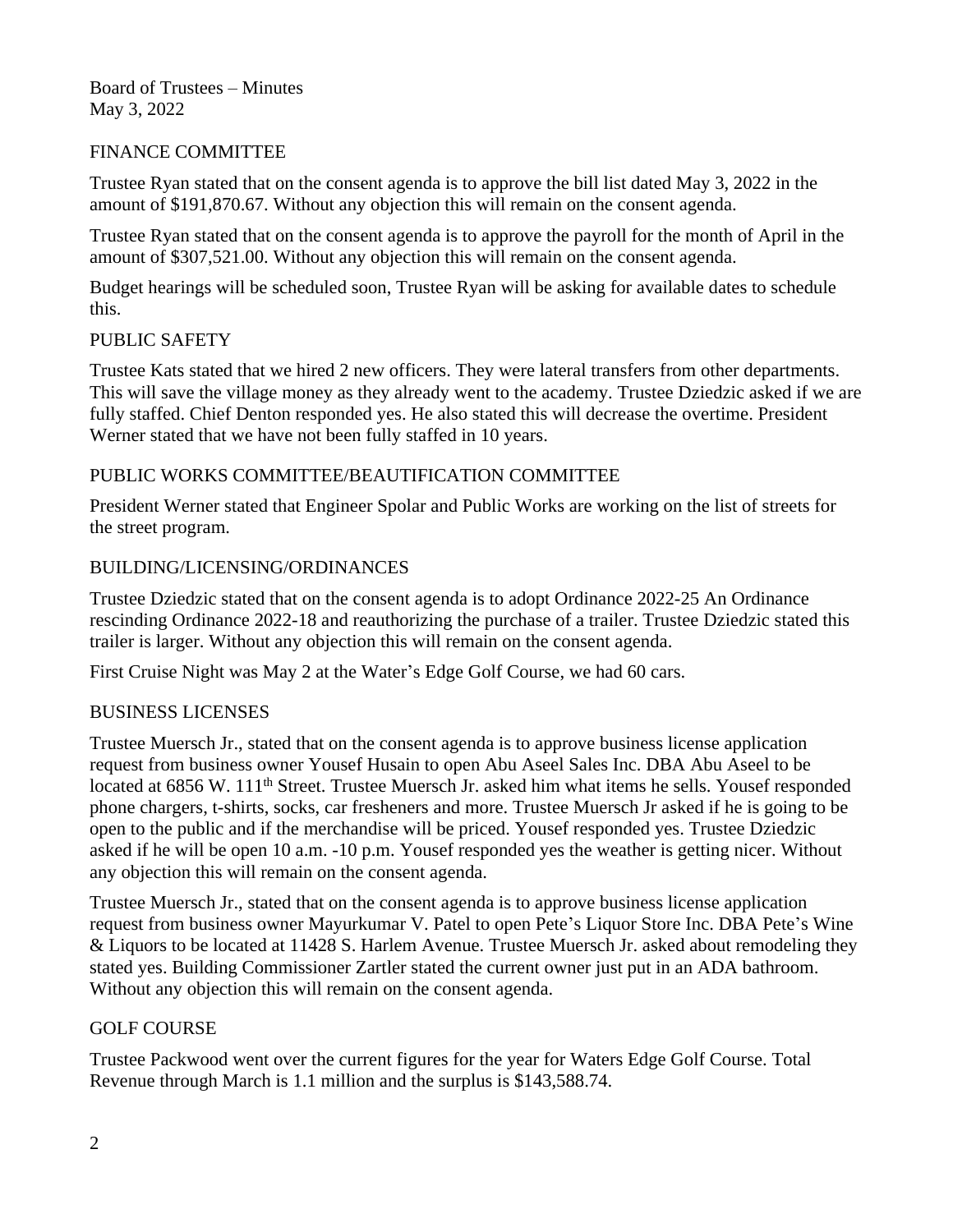Board of Trustees – Minutes May 3, 2022

The Finn Scooters have been delivered, the new chairs are coming this week. The course is in great shape. We did 550 rounds in the month of March. The fish fry revenue was \$8,400.00 and the profit was \$4,700.00. We have golf specials. Taco Tuesdays are back. PGA Golf Instructor will be starting in June. Senior Golf & Lunch is \$45.00 Monday – Thursday. The lights will be on at the driving range soon.

# MOTION TO ESTABLISH THE CONSENT AGENDA

Motion was made by Trustee Packwood seconded by Trustee Dziedzic to establish the consent agenda. A roll call followed. Ayes: Trustee Ryan, Urban, Kats, Packwood, Muersch Jr., and Dziedzic (6). Nays: (0). Absent: (0). Abstain: (0). Motion carried

> Consent Agenda May 3, 2022

Approve the meeting minutes from April 19, 2022

To advise and consent to Village President's appointments

- Appoint Timothy Denton to Police Chief for a term to expire on April 30, 2023
- Appoint Wayne Demonbreun to Superintendent of Public Works for a term to expire on April 30, 2023
- Appoint Ed Urban to Assistant Superintendent of Public Works for a term to expire on April 30, 2023
- Appoint Bonnie Price to Collector for a term to expire on April 30, 2023
- Appoint Bruce Zartler to Building Commissioner for a term to expire on April 30, 2023
- Appoint Bruce Zartler to Plumbing Inspector for a term to expire on April 30, 2023
- Appoint Robinson Engineering for a term to expire on April 30, 2023
- Appoint Ancel Glink Law Firm for a term to expire on April 30, 2023
- Appoint Mike Maddox, Doug Zartler, and Dan Mitchell to building inspector for a term to expire on April 30, 2023
- Appoint Kevin Van Brocklin, and Duane Seitz to electrical inspector for a term to expire on April 30, 2023
- Appoint Charles Everett to HVAC inspector for a term to expire on April 30, 2023
- Appoint Carol Rak to Code Enforcement Officer for a term to expire on April 30, 2023
- Appoint Matt Urban to the Police & Fire Commission for a term to expire April 30, 2025
- Appoint Brian Granato to the Police Pension Board for a term to expire on April 30, 2022
- Appoint Ed Urban, Sharon Urban, and Peggy Gardner to the Beautification Committee for a term to expire on April 30, 2026

Approve the recommendation of Chief Denton's appointment of Cristiano Fernandez to Deputy Chief for a term to expire on April 30, 2023

Approve the recommendation of Chief Denton's appointment of Robert Petersen to Deputy Chief for a term to expire on April 30, 2023

Approve the bill list dated May 3, 2022 in the amount of \$191,870.67